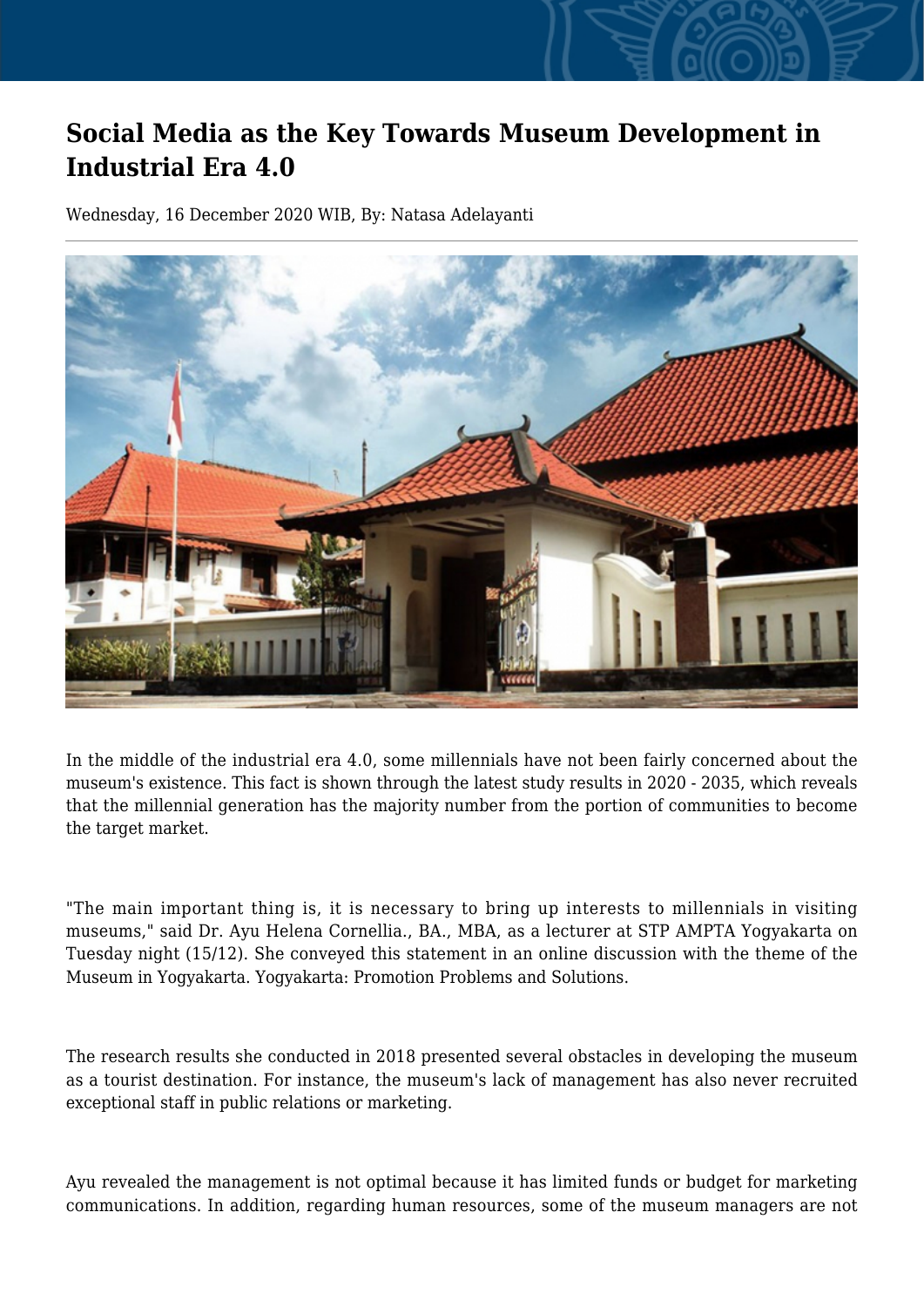

passionate enough about it, so they often seem less friendly and other things.

"The mindset is still focused on product-oriented, not consumer-oriented. It is necessary to reveal this fact, considering that the millennial generation is Indonesia's biggest target from the market," she said.

In an online discussion organized by the Tourism Studies Study Program, UGM Graduate School, Ayu said that her research results in 2018 showed that about 10 percent of museums have unclear status. Therefore, it was only reasonable for them if they didn't have any marketing plans.

Therefore, according to her, it is important to create a marketing model. This marketing model is mainly related to government policy.

"Even so, I will currently focus on the marketing strategy, namely integrated marketing communication or often called promotion. This strategy is affected by the existence of the digital era that demands us to be able to have positive promotion if you want to be well-known," Ayu said.

Ayu stated that there should be public relations planning in various businesses currently occupied, both profit and non-profit, because, at present, everything is well-updated throughout Social Media.

Even so, she said, there must be an appropriate balance between the promotion content and the content uploaded on social media. So, please avoid the lameness between social media content and reality.

"So, if we indeed have tourist destinations, museums or attractions, we can do all of that. Our promotion goal is also to make the museum an enjoyment. Museums can also become co-working spaces so that millennials are expected to be more interested in studying in a museum than studying in a cafe," she added.

Ayu said that the Sonobudoyo Museum was nominated as the beautiful museum because of its content on Instagram. Some netizens have seen these contents, and Sonobudoyo Museum can build a well-personal-branding.

"Accordingly, managing to be active and improving social media can be the keys. A museum does not have to emulate other museums. To make the museum well-known as well as to develop it, the